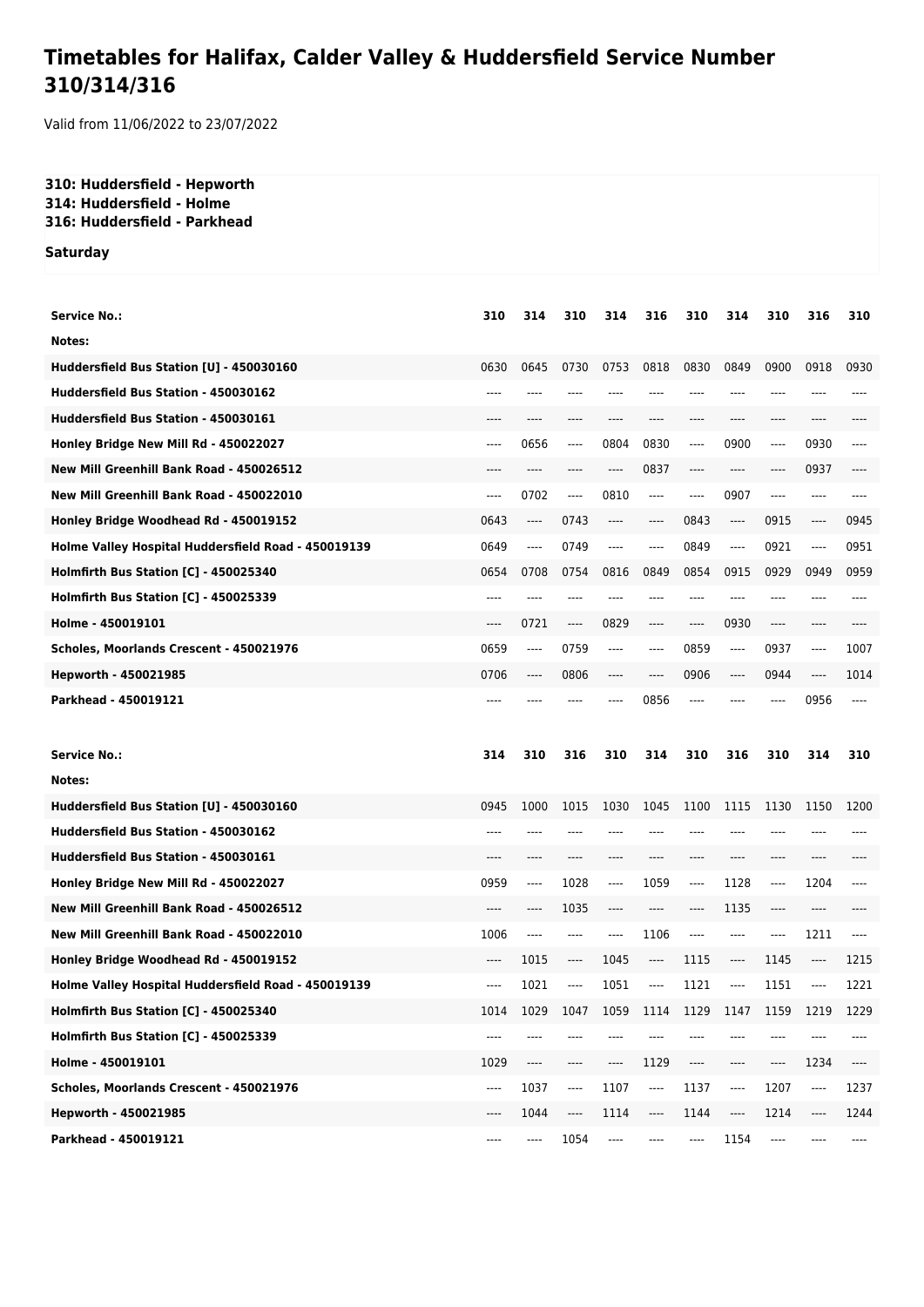| <b>Service No.:</b>                                                              | 316   | 310      | 314                           | 310          | 316      | 310                       | 314          | 310                      |              | 316                           | 310                                    |
|----------------------------------------------------------------------------------|-------|----------|-------------------------------|--------------|----------|---------------------------|--------------|--------------------------|--------------|-------------------------------|----------------------------------------|
| Notes:                                                                           |       |          |                               |              |          |                           |              |                          |              |                               |                                        |
| Huddersfield Bus Station [U] - 450030160                                         | 1215  | 1230     | 1245                          | 1300         | 1315     | 1334                      | 1345         | 1400                     |              | 1415                          | 1430                                   |
| Huddersfield Bus Station - 450030162                                             | $---$ | ----     |                               | ----         |          | $---$                     | ----         | ----                     |              | ----                          |                                        |
| Huddersfield Bus Station - 450030161                                             | $---$ | ----     | $---$                         | ----         | ----     | $---$                     | ----         | ----                     |              | $---$                         |                                        |
| Honley Bridge New Mill Rd - 450022027                                            | 1228  | ----     | 1259                          | ----         | 1328     | $---$                     | 1359         | ----                     |              | 1428                          | ----                                   |
| New Mill Greenhill Bank Road - 450026512                                         | 1235  | ----     | $---$                         | ----         | 1335     | $---$                     | ----         | ----                     |              | 1435                          | ----                                   |
| New Mill Greenhill Bank Road - 450022010                                         |       |          |                               |              |          |                           |              |                          |              |                               |                                        |
|                                                                                  | ----  | ----     | 1306                          | ----         | ----     | $---$                     | 1406         | ----                     |              | $---$                         | ----                                   |
| Honley Bridge Woodhead Rd - 450019152                                            | $---$ | 1245     | $\hspace{1.5cm} \textbf{---}$ | 1315         | ----     | 1349                      | ----         | 1415                     |              | $\hspace{1.5cm} \textbf{---}$ | 1445                                   |
| Holme Valley Hospital Huddersfield Road - 450019139                              | $---$ | 1251     | ----                          | 1321         | ----     | 1355                      | ----         | 1421                     |              | ----                          | 1451                                   |
| Holmfirth Bus Station [C] - 450025340                                            | 1247  | 1259     | 1314                          | 1329         | 1347     | 1403                      | 1414         | 1429                     |              | 1447                          | 1459                                   |
| <b>Holmfirth Bus Station [C] - 450025339</b>                                     | $---$ | ----     | ----                          | ----         |          | $---$                     | ----         | ----                     |              | ----                          | ----                                   |
| Holme - 450019101                                                                | $---$ | ----     | 1329                          | $---$        | ----     | $---$                     | 1429         | ----                     |              | $---$                         | ----                                   |
| Scholes, Moorlands Crescent - 450021976                                          | $---$ | 1307     | $\hspace{1.5cm} \textbf{---}$ | 1337         | $-----$  | 1411                      | ----         | 1437                     |              | ----                          | 1507                                   |
| Hepworth - 450021985                                                             | $---$ | 1314     | $---$                         | 1344         | ----     | 1418                      | $---$        | 1444                     |              | $---$                         | 1514                                   |
| Parkhead - 450019121                                                             | 1254  | ----     |                               | $---$        | 1354     | $---$                     | ----         | ----                     |              | 1454                          | $---$                                  |
|                                                                                  |       |          |                               |              |          |                           |              |                          |              |                               |                                        |
| <b>Service No.:</b>                                                              | 314   | 310      | 316                           | 310          | 314      | 310                       | 316          | 310                      |              | 314                           | 310                                    |
| Notes:                                                                           |       |          |                               |              |          |                           |              |                          |              |                               |                                        |
| Huddersfield Bus Station [U] - 450030160                                         | 1445  | 1500     | 1515                          | 1530         | 1545     | 1600                      | 1615         | 1630                     |              | 1645                          | 1710                                   |
| Huddersfield Bus Station - 450030162                                             | ----  |          |                               |              |          |                           | ----         |                          |              |                               |                                        |
| Huddersfield Bus Station - 450030161                                             | ----  | ----     | ----                          | ----         | ----     | ----                      | ----         | ----                     |              | ----                          |                                        |
| Honley Bridge New Mill Rd - 450022027                                            | 1459  | ----     | 1528                          | ----         | 1559     | ----                      | 1628         | ----                     |              | 1659                          | ----                                   |
| New Mill Greenhill Bank Road - 450026512                                         | ----  | ----     | 1535                          | ----         | ----     | ----                      | 1635         | ----                     |              | ----                          |                                        |
| New Mill Greenhill Bank Road - 450022010                                         | 1506  |          |                               |              |          |                           |              |                          |              |                               |                                        |
|                                                                                  |       | ----     | ----                          | ----         | 1606     | ----                      | ----         | ----                     |              | 1706                          | ----                                   |
| Honley Bridge Woodhead Rd - 450019152                                            | ----  | 1515     | ----                          | 1545         | ----     | 1615                      | ----         | 1645                     |              | ----                          | 1725                                   |
| Holme Valley Hospital Huddersfield Road - 450019139                              | ----  | 1521     | ----                          | 1551         | $---$    | 1621                      | ----         | 1651                     |              | ----                          | 1731                                   |
| Holmfirth Bus Station [C] - 450025340                                            | 1514  | 1529     | 1547                          | 1559         | 1614     | 1629                      | 1647         | 1659                     |              | 1714                          | 1735                                   |
| <b>Holmfirth Bus Station [C] - 450025339</b>                                     | ----  |          |                               |              |          |                           |              |                          |              |                               |                                        |
| Holme - 450019101                                                                | 1529  | ----     | ----                          | ----         | 1629     | ----                      | ----         | ----                     |              | 1729                          | ----                                   |
| Scholes, Moorlands Crescent - 450021976                                          | ----  | 1537     | $-----$                       | 1607         | ----     | 1637                      | ----         | 1707                     |              | ----                          | 1743                                   |
| Hepworth - 450021985                                                             | ----  | 1544     | ----                          | 1614         | ----     | 1644                      | ----         | 1714                     |              |                               | 1749                                   |
| Parkhead - 450019121                                                             |       | ----     | 1554                          |              |          | ----                      | 1654         |                          |              |                               |                                        |
|                                                                                  |       |          |                               |              |          |                           |              |                          |              |                               |                                        |
| <b>Service No.:</b>                                                              |       |          | 316<br>314                    | 310          | 314      | 310                       | 314          | 310                      | 314          | 310                           | 314                                    |
| Notes:                                                                           |       |          | 1745<br>1715                  | 1810         | 1840     | 1910                      | 1940         | 2010                     | 2040         | 2110                          | 2140                                   |
| Huddersfield Bus Station [U] - 450030160<br>Huddersfield Bus Station - 450030162 |       |          |                               |              |          |                           |              |                          |              |                               |                                        |
| Huddersfield Bus Station - 450030161                                             |       |          |                               |              |          |                           |              |                          |              |                               |                                        |
| Honley Bridge New Mill Rd - 450022027                                            |       |          | 1728<br>1759                  | ----         | 1852     | ----                      | 1952         | $\overline{\phantom{a}}$ | 2052         | $\overline{\phantom{a}}$      | 2152                                   |
| New Mill Greenhill Bank Road - 450026512                                         |       |          | 1735<br>$---$                 |              |          | ----                      | ----         | ----                     | $---$        | ----                          | ----                                   |
| New Mill Greenhill Bank Road - 450022010                                         |       | $^{***}$ | 1806                          | ----         | 1858     | ----                      | 1958         | ----                     | 2057         | $\cdots$                      | 2157                                   |
| Honley Bridge Woodhead Rd - 450019152                                            |       |          | ----<br>----                  | 1825         | ----     | 1922                      | ----         | 2022                     | ----         | 2121                          | ----                                   |
| Holme Valley Hospital Huddersfield Road - 450019139                              |       | ----     | $---$                         | 1831         | $^{***}$ | 1927                      | ----         | 2027                     | ----         | 2127                          | $\cdots$                               |
| <b>Holmfirth Bus Station [C] - 450025340</b>                                     |       |          | 1813<br>1747                  | 1835         | 1905     | 1931                      | 2005         | 2031                     | 2104         | 2131                          | 2204                                   |
| <b>Holmfirth Bus Station [C] - 450025339</b>                                     |       |          |                               |              |          | ----                      |              | ----                     |              | ----                          |                                        |
| Holme - 450019101                                                                |       | $---$    | 1822                          | ----         | 1914     | $\hspace{0.05cm}\ldots$ . | 2014         | ----                     | 2113         | $\hspace{1.5cm} \textbf{---}$ | 2213                                   |
| Scholes, Moorlands Crescent - 450021976<br>Hepworth - 450021985                  |       | ----     | ----<br>----                  | 1843<br>1849 | $^{***}$ | 1939<br>1945              | ----<br>---- | 2039<br>2045             | ----<br>---- | 2138<br>2144                  | $---$<br>$\hspace{1.5cm} \textbf{---}$ |
| Parkhead - 450019121                                                             |       |          | 1754<br>$---$                 | ----         |          |                           |              | ----                     |              | ----                          |                                        |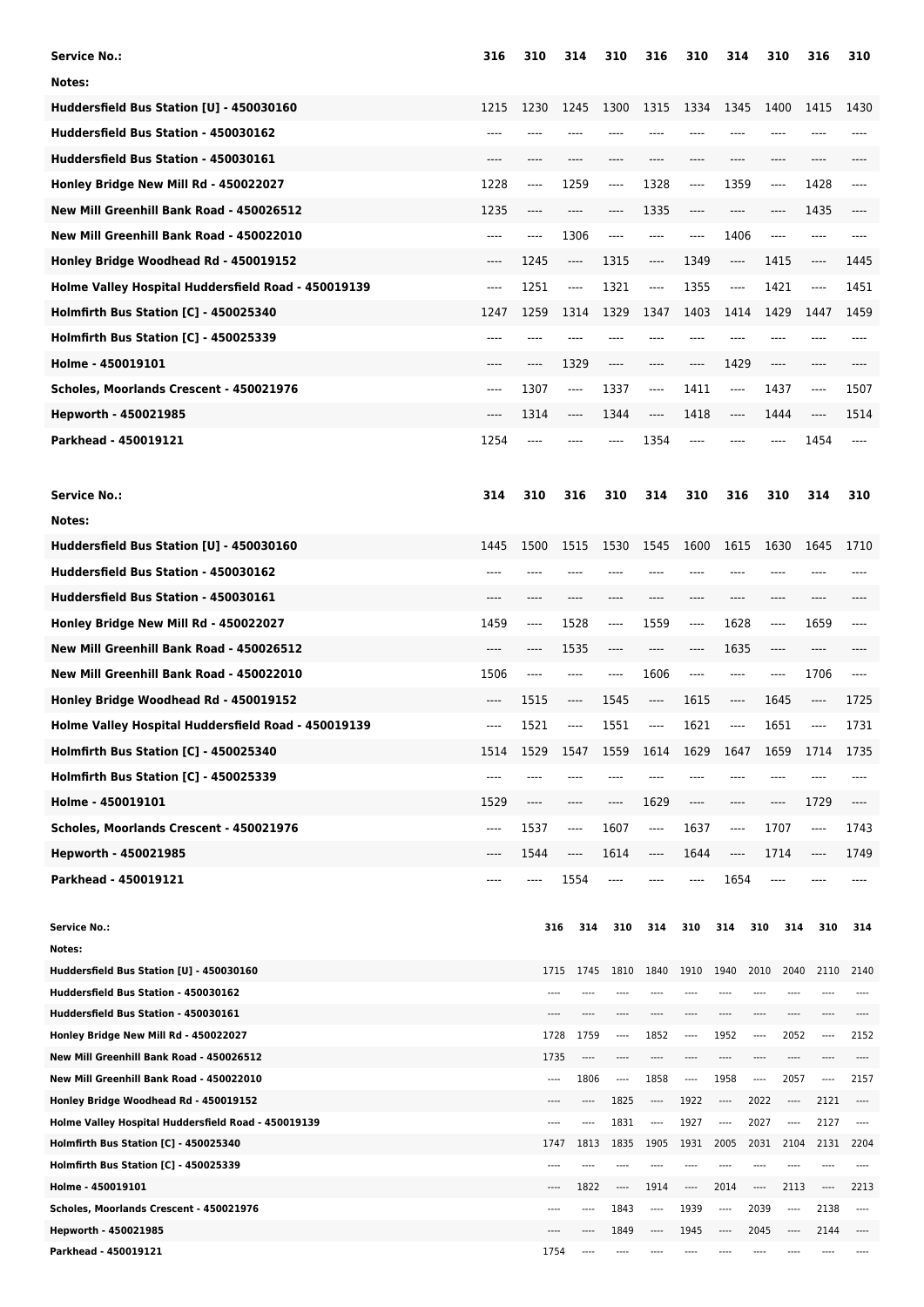| <b>Service No.:</b>                                 | 310  | 314  |
|-----------------------------------------------------|------|------|
| Notes:                                              |      |      |
| Huddersfield Bus Station [U] - 450030160            | 2235 | 2305 |
| Huddersfield Bus Station - 450030162                | ---- | ---- |
| Huddersfield Bus Station - 450030161                | ---- | ---- |
| Honley Bridge New Mill Rd - 450022027               | ---- | 2317 |
| New Mill Greenhill Bank Road - 450026512            | ---- | ---- |
| New Mill Greenhill Bank Road - 450022010            | ---- | 2322 |
| Honley Bridge Woodhead Rd - 450019152               | 2246 | ---- |
| Holme Valley Hospital Huddersfield Road - 450019139 | 2251 | ---- |
| Holmfirth Bus Station [C] - 450025340               | 2253 | 2329 |
| Holmfirth Bus Station [C] - 450025339               | ---- | ---- |
| Holme - 450019101                                   | ---- | 2338 |
| Scholes, Moorlands Crescent - 450021976             | 2259 | ---- |
| Hepworth - 450021985                                | 2305 | ---- |
| Parkhead - 450019121                                | ---- | ---- |

## **310: Hepworth - Huddersfield 314: Holme - Huddersfield 316: Parkhead - Huddersfield**

## **Saturday**

| Service No.:                                |          |          | 314      | 310      | 314  | 310      | 314      | 310      | 316     | 310   | 314      | 310   |
|---------------------------------------------|----------|----------|----------|----------|------|----------|----------|----------|---------|-------|----------|-------|
| Notes:                                      |          |          |          |          |      |          |          |          |         |       |          |       |
| Holme - 450019101                           |          |          | 0630     | ----     | 0730 | $---$    | 0833     | $---$    | $---$   | $---$ | 0937     | ----  |
| Holmfirth Bus Station [A] - 450025338       |          |          | ----     | $---$    | ---- | ----     | $---$    | ----     | ----    | $---$ | ----     |       |
| Parkhead - 450019121                        |          |          | ----     | ----     | ---- | ----     | $---$    | ----     | 0901    | $---$ | ----     | ----  |
| Hepworth - 450021985                        |          |          | $---$    | 0710     | ---- | 0810     | $---$    | 0840     | $---$   | 0918  | ----     | 0948  |
| Scholes, Moorlands Crescent - 450021977     |          |          | ----     | 0715     | ---- | 0815     | ----     | 0845     | $-----$ | 0924  | ----     | 0954  |
| Holmfirth Bus Station [A] - 450025338       |          |          | 0640     | 0723     | 0740 | 0823     | 0845     | 0853     | 0908    | 0933  | 0949     | 1003  |
| New Mill Holmfirth Road - 450022009         |          |          | 0646     | ----     | 0746 | ----     | 0852     | ----     | ----    | ----  | 0956     | ----  |
| New Mill Greenhill Bank Road - 450022010    |          |          | ----     |          |      |          |          | ----     | 0918    | ----  | ----     |       |
| <b>Honley Bridge - 450022028</b>            |          |          | 0653     | 0732     | 0753 | 0832     | 0902     | 0902     | 0928    | 0944  | 1006     | 1014  |
| <b>Lockwood Bar - 450021510</b>             |          |          | 0701     | 0739     | 0801 | 0839     | 0909     | 0909     | 0937    | 0951  | 1013     | 1021  |
| Huddersfield Bus Station [3] - 450030167    |          |          | 0710     | 0749     | 0810 | 0849     | 0922     | 0924     | 0952    | 1006  | 1026     | 1036  |
| Huddersfield Market Street [M2] - 450017208 |          |          | ----     |          |      |          |          |          |         |       |          |       |
|                                             |          |          |          |          |      |          |          |          |         |       |          |       |
| <b>Service No.:</b>                         | 316      | 310      | 314      | 310      |      | 316      | 310      | 314      | 310     |       | 316      | 310   |
| Notes:                                      |          |          |          |          |      |          |          |          |         |       |          |       |
| Holme - 450019101                           | $---$    | $\cdots$ | 1033     | ----     |      | $\cdots$ | $\cdots$ | 1133     | ----    |       | $\cdots$ | ----  |
| Holmfirth Bus Station [A] - 450025338       | $\cdots$ |          |          |          |      |          | $\cdots$ |          |         |       | $\cdots$ |       |
| Parkhead - 450019121                        | 1001     | ----     |          | ----     |      | 1101     | ----     |          |         |       | 1201     | $---$ |
| Hepworth - 450021985                        | $\cdots$ | 1018     | $\cdots$ | 1048     |      | $\cdots$ | 1118     | $\cdots$ | 1148    |       | $\cdots$ | 1218  |
| Scholes, Moorlands Crescent - 450021977     |          | 1024     |          | 1054     |      |          | 1124     | ----     | 1154    |       |          | 1224  |
| Holmfirth Bus Station [A] - 450025338       | 1008     | 1033     | 1045     | 1103     |      | 1108     | 1133     | 1145     | 1203    |       | 1208     | 1233  |
| New Mill Holmfirth Road - 450022009         | ----     | ----     | 1052     | $\cdots$ |      | ----     | ----     | 1152     | ----    |       | ----     |       |
| New Mill Greenhill Bank Road - 450022010    | 1018     |          | ----     | ----     |      | 1118     | ----     | $\cdots$ | ----    |       | 1218     | ----  |
| <b>Honley Bridge - 450022028</b>            | 1028     | 1044     | 1102     | 1114     |      | 1128     | 1144     | 1202     | 1214    |       | 1228     | 1244  |
| Lockwood Bar - 450021510                    | 1037     | 1051     | 1109     | 1121     |      | 1137     | 1151     | 1209     | 1221    |       | 1237     | 1251  |
| Huddersfield Bus Station [3] - 450030167    | 1052     | 1106     | 1122     | 1136     |      | 1152     | 1206     | 1222     | 1236    |       | 1252     | 1306  |
| Huddersfield Market Street [M2] - 450017208 | $\cdots$ | ----     | $\cdots$ | $\cdots$ |      | ----     | $\cdots$ | ----     | ----    |       | $\cdots$ | $---$ |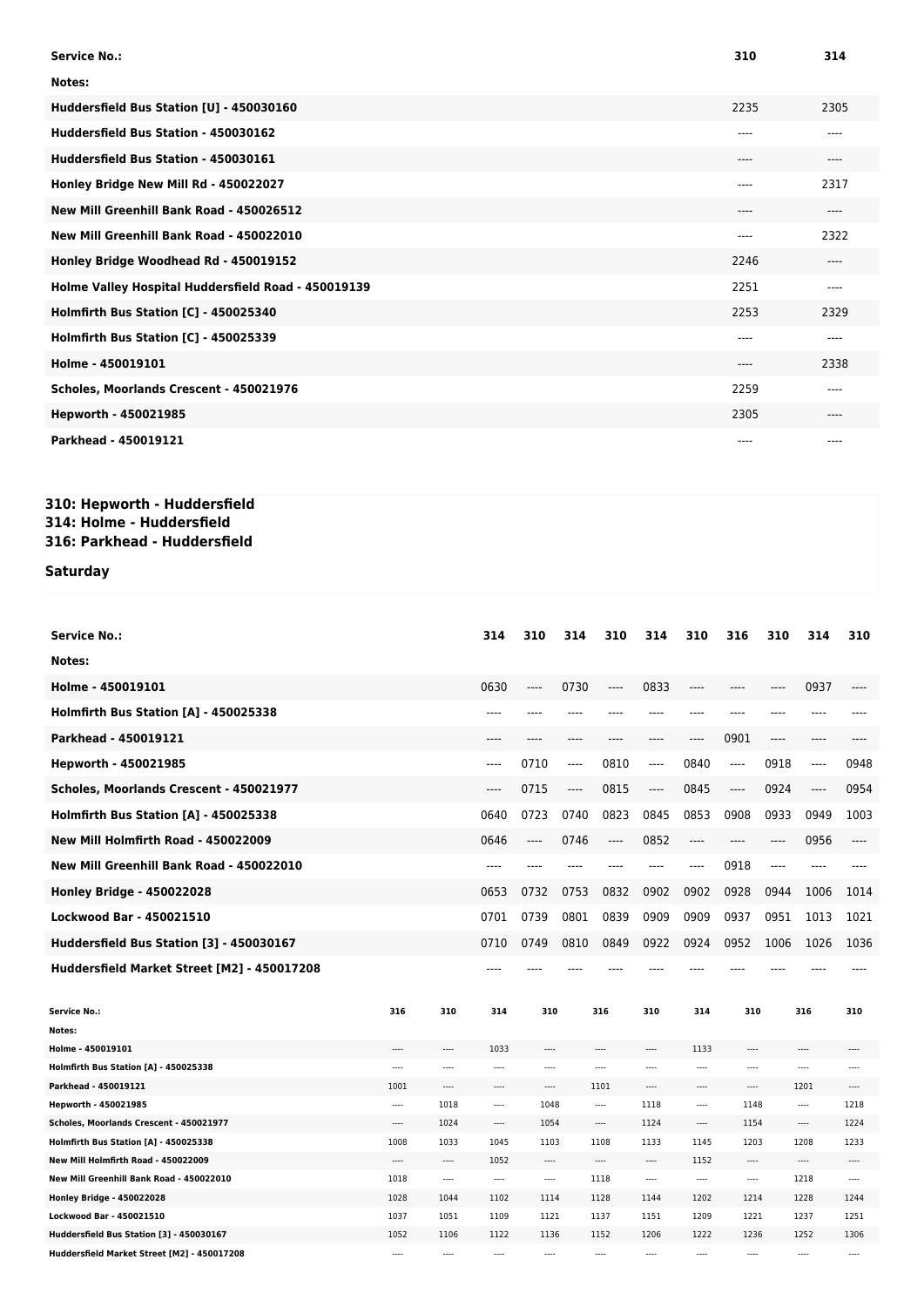| <b>Service No.:</b>                         | 314  | 310   | 316                           | 310                           | 314                                          | 310     | 316   | 310                           | 314      | 310  |
|---------------------------------------------|------|-------|-------------------------------|-------------------------------|----------------------------------------------|---------|-------|-------------------------------|----------|------|
| Notes:                                      |      |       |                               |                               |                                              |         |       |                               |          |      |
| Holme - 450019101                           | 1238 |       |                               |                               | 1333                                         | ----    |       |                               | 1433     | ---- |
| Holmfirth Bus Station [A] - 450025338       | ---- |       |                               |                               |                                              |         |       |                               | ----     |      |
| Parkhead - 450019121                        | ---- | ----  | 1301                          | ----                          |                                              | ----    | 1401  | $\hspace{1.5cm} \textbf{---}$ | ----     |      |
| Hepworth - 450021985                        | ---- | 1248  | $---$                         | 1318                          | $\hspace{1.5cm} \textbf{---}$                | 1348    | ----  | 1422                          | ----     | 1448 |
| Scholes, Moorlands Crescent - 450021977     | ---- | 1254  | ----                          | 1324                          | $---$                                        | 1354    | ----  | 1428                          | ----     | 1454 |
| Holmfirth Bus Station [A] - 450025338       | 1250 | 1303  | 1308                          | 1333                          | 1345                                         | 1403    | 1408  | 1437                          | 1445     | 1503 |
| New Mill Holmfirth Road - 450022009         | 1257 | ----  | ----                          | ----                          | 1352                                         | $-----$ | ----  | $\hspace{1.5cm} \textbf{---}$ | 1452     | ---- |
| New Mill Greenhill Bank Road - 450022010    | ---- | ----  | 1318                          | ----                          |                                              | ----    | 1418  | $\hspace{1.5cm} \textbf{---}$ | ----     |      |
| <b>Honley Bridge - 450022028</b>            | 1307 | 1314  | 1328                          | 1344                          | 1402                                         | 1414    | 1428  | 1448                          | 1502     | 1514 |
| Lockwood Bar - 450021510                    | 1314 | 1321  | 1337                          | 1351                          | 1409                                         | 1421    | 1437  | 1455                          | 1509     | 1521 |
| Huddersfield Bus Station [3] - 450030167    | 1327 | 1336  | 1352                          | 1406                          | 1422                                         | 1436    | 1452  | 1510                          | 1522     | 1536 |
| Huddersfield Market Street [M2] - 450017208 | ---  |       |                               |                               |                                              |         |       |                               |          |      |
| <b>Service No.:</b>                         | 316  | 310   | 314                           | 310                           | 316                                          | 310     | 314   | 310                           | 316      | 310  |
| Notes:                                      |      |       |                               |                               |                                              |         |       |                               |          |      |
| Holme - 450019101                           |      |       | 1533                          | ----                          |                                              | ----    | 1633  | ----                          |          |      |
| Holmfirth Bus Station [A] - 450025338       | ---- | ----  | ----                          |                               |                                              |         | ----  | ----                          | ----     |      |
| Parkhead - 450019121                        | 1501 | ----  | ----                          | ----                          | 1601                                         | $---$   | $---$ | $---$                         | 1701     | ---- |
| Hepworth - 450021985                        | ---- | 1518  | $-----$                       | 1548                          | $---$                                        | 1618    | $---$ | 1648                          | $\cdots$ | 1718 |
| Scholes, Moorlands Crescent - 450021977     | ---- | 1524  | $---$                         | 1554                          | $\cdots$                                     | 1624    | ----  | 1654                          | ----     | 1724 |
| Holmfirth Bus Station [A] - 450025338       | 1508 | 1533  | 1545                          | 1603                          | 1608                                         | 1633    | 1645  | 1703                          | 1708     | 1733 |
| New Mill Holmfirth Road - 450022009         | ---- | ----  | 1552                          | ----                          |                                              | ----    | 1652  | $---$                         | ----     |      |
| New Mill Greenhill Bank Road - 450022010    | 1518 | $---$ | ----                          | ----                          | 1618                                         | $---$   | ----  | ----                          | 1718     | ---- |
| <b>Honley Bridge - 450022028</b>            | 1528 | 1544  | 1602                          | 1614                          | 1628                                         | 1644    | 1702  | 1714                          | 1728     | 1744 |
| Lockwood Bar - 450021510                    | 1537 | 1551  | 1609                          | 1621                          | 1637                                         | 1651    | 1709  | 1721                          | 1737     | 1751 |
| Huddersfield Bus Station [3] - 450030167    | 1552 | 1606  | 1622                          | 1636                          | 1652                                         | 1706    | 1722  | 1736                          | 1752     | 1806 |
| Huddersfield Market Street [M2] - 450017208 | ---- |       |                               |                               |                                              |         |       |                               |          |      |
| <b>Service No.:</b>                         | 314  | 310   | 316                           | 314                           | 310                                          | 314     | 310   | 314                           | 310      | 314  |
| Notes:                                      |      |       |                               |                               |                                              |         |       |                               |          |      |
| Holme - 450019101                           | 1733 | ----  | ----                          | 1833                          | $\hspace{1.5cm} \textbf{---} \hspace{1.5cm}$ | 1919    | ----  | 2019                          | ----     | 2119 |
| Holmfirth Bus Station [A] - 450025338       | ---- |       |                               |                               |                                              |         |       |                               |          | ---- |
| Parkhead - 450019121                        | ---- | ----  | 1801                          | ----                          |                                              |         | ----  | ----                          | ----     |      |
| Hepworth - 450021985                        | ---- | 1750  | ----                          | ----                          | 1850                                         | ----    | 1950  | $\hspace{1.5cm} \textbf{---}$ | 2050     | ---- |
| Scholes, Moorlands Crescent - 450021977     | ---- | 1756  | $\hspace{1.5cm} \textbf{---}$ | $\hspace{1.5cm} \textbf{---}$ | 1855                                         | ----    | 1955  | $\hspace{1.5cm} \textbf{---}$ | 2055     | ---- |
| Holmfirth Bus Station [A] - 450025338       | 1745 | 1805  | 1808                          | 1842                          | 1903                                         | 1928    | 2003  | 2028                          | 2103     | 2128 |
| New Mill Holmfirth Road - 450022009         | 1752 | ----  | ----                          | 1848                          | $\hspace{1.5cm} \textbf{---} \hspace{1.5cm}$ | 1934    | ----  | 2034                          | ----     | 2134 |
| New Mill Greenhill Bank Road - 450022010    | ---- | ----  | 1818                          | ----                          |                                              |         |       |                               |          | ---- |
| <b>Honley Bridge - 450022028</b>            | 1802 | 1815  | 1828                          | 1854                          | 1913                                         | 1940    | 2013  | 2040                          | 2113     | 2140 |
| Lockwood Bar - 450021510                    | 1808 | 1822  | 1837                          | 1900                          | 1919                                         | 1946    | 2019  | 2046                          | 2119     | 2146 |
| Huddersfield Bus Station [3] - 450030167    | 1814 | 1831  | 1852                          | 1906                          | 1928                                         | 1952    | 2028  | 2052                          | 2128     | 2152 |
| Huddersfield Market Street [M2] - 450017208 | ---- |       |                               |                               |                                              | ----    |       |                               |          |      |